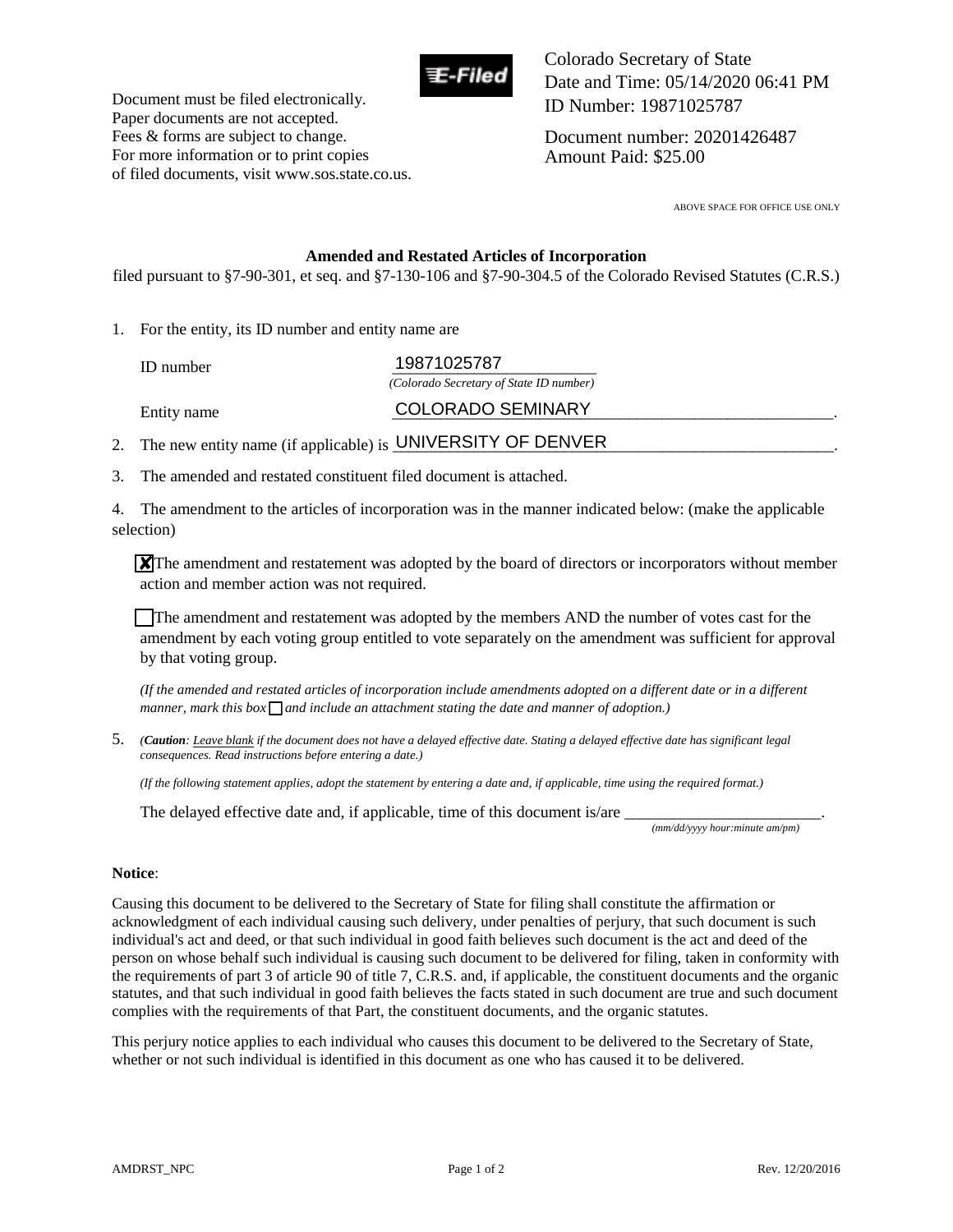6. The true name and mailing address of the individual causing the document to be delivered for filing are

| THING are | Orrino                                                                        | Joseph                          |                         |                   |
|-----------|-------------------------------------------------------------------------------|---------------------------------|-------------------------|-------------------|
|           | (Last)                                                                        | (First)                         | (Middle)                | (Suffix)          |
|           | Suite 100                                                                     |                                 |                         |                   |
|           | (Street name and number or Post Office Box information)<br>5350 S. Roslyn St. |                                 |                         |                   |
|           | Greenwood Village                                                             | CO                              | 80111                   |                   |
|           | (City)                                                                        | (State)<br><b>United States</b> |                         | (Postal/Zip Code) |
|           | $(Province - if applicable)$                                                  |                                 | $(Country - if not US)$ |                   |

*(If the following statement applies, adopt the statement by marking the box and include an attachment.)* 

 This document contains the true name and mailing address of one or more additional individuals causing the document to be delivered for filing.

## **Disclaimer:**

This form/cover sheet, and any related instructions, are not intended to provide legal, business or tax advice, and are furnished without representation or warranty. While this form/cover sheet is believed to satisfy minimum legal requirements as of its revision date, compliance with applicable law, as the same may be amended from time to time, remains the responsibility of the user of this form/cover sheet. Questions should be addressed to the user's legal, business or tax advisor(s).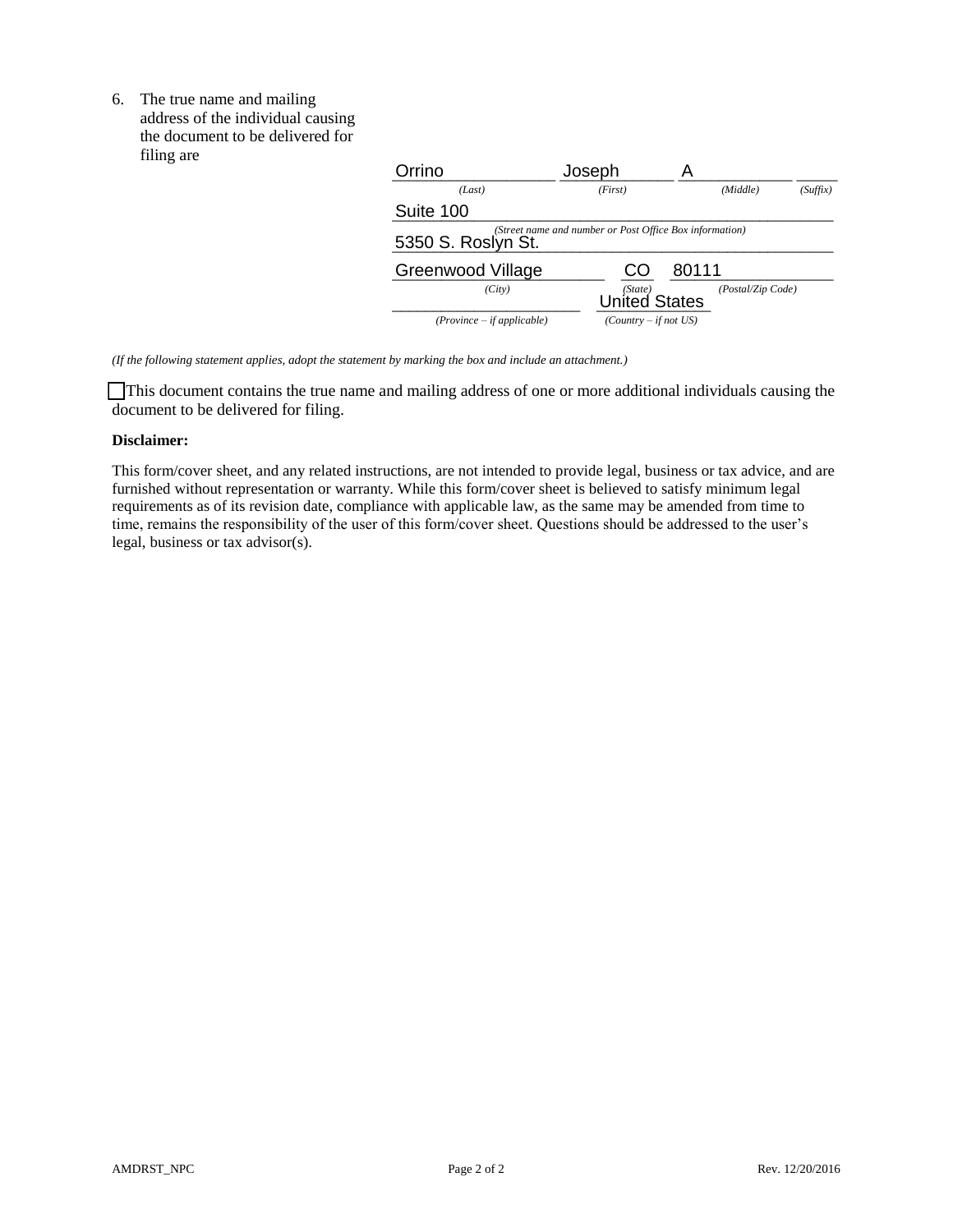**Restated Charter (Articles of Incorporation) Of the University of Denver (formerly Colorado Seminary)** 

**CHARTER and ARTICLES OF INCORPORATION OF THE UNIVERSITY OF DENVER**  *Approved* March 5, 1864 *Amended January 17, 2020* 

SECTION 1. These Articles of Incorporation of the University of Denver were originally adopted as the CHARTER OF THE COLORADO SEMINARY, which was an Act of the Colorado Territorial Legislature to incorporate said corporation (Laws, 1864, p. 209), *approved* March 5, 1864. The Charter was amended by the Trustees of the corporation on January 17, 2020.

SECTION 2. As originally Enacted by the Council and House of Representatives of the Colorado Territory: John Evans, Samuel R. Elbert, W. N. Byers, H. Burton, A. B. Case, J. G. Vawter, A.G. Gill, W. D. Pease, Edwin Scudder, J. H. Morrison, Warren Hussey, J. W. Smith, D. H. Moffat, Jr., R. E. Whitsitt, C. A. Cook, John Cree, Amos Steck, J. M. Chivington, J. B. Doyle, Henry Henson, Amos Widner, John T. Lynch, Milo Lee, J. B. Chaffee, Lewis Jones, 0. A. Willard, W. H. H. Loveland and Robert Berry were constituted a body politic and corporate for the purpose of founding, directing and maintaining an institution of learning, to be styled the Colorado Seminary, and in manner hereinafter prescribed to have perpetual succession, with full power to sue and be sued, plead and be impleaded, adopt and alter at pleasure a seal, acquire, hold and convey property, real, personal and mixed, to the extent they judged necessary for carrying into effect the objects of this corporation, and generally, to perform such other acts as necessary and proper therefor.

SECTION 3. Said Trustees, at their first meeting, were divided into four classes of seven in each class, which class were to hold office for one, two, three, and four years, respectively, dating from the first day of July, 1864; their successors were appointed whenever terms expired, or vacancies for any cause existed, and all of said Trustees and their successors continued in office until their successors were elected.

SECTION 4. On January 17, 2020, the Trustees amended this Charter to provide that the name of the corporation from that time forward is and shall be THE UNIVERSITY OF DENVER.

SECTION 5. The number of Trustees of the University shall be no more than 38. They shall be divided into classes of equal number to the extent practicable and shall serve terms as determined by the bylaws.